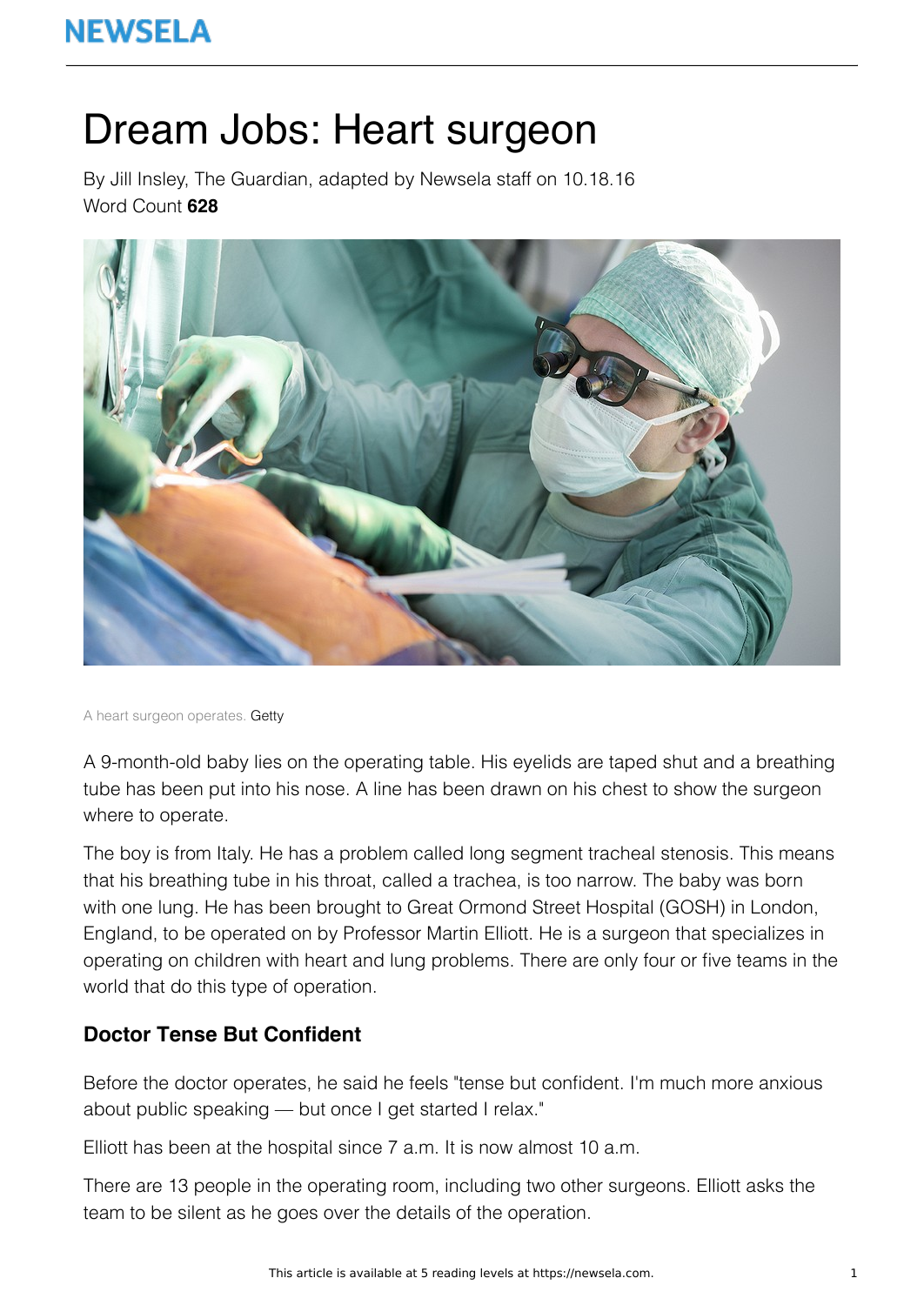The baby's windpipe is 3 mm across (one-eighth of an inch). It should be twice as wide at his age. The problem has not only hurt the baby's growth but also threatens his life.

Elliott quietly asks nurses to pass him the surgical tools, and he begins to operate to widen the trachea. He explains each move to his team as he makes it.

The operation is not easy. The trachea is about an inch-and-a-half long and about as wide as a pencil. All the surgeons wear "lupes," or special magnifying glasses.

The operation is finished and Elliott enters the details into a computer to be sent to different health centers. They will share the information, which will help to make the operation safer and better.

Elliott understands how scary the operation was for the baby's parents.

# **Long Training, Long Hours**

Elliott works five 12-hour days every week and is called to the hospital when sick children come in with emergencies. Younger surgeons work even longer hours.

How do doctors, and their families, deal with long hours? "It's exciting for the doctor. You've got a very, very important problem to solve — a child's life to save. You go through a long training time."

Surgeons need the support of their families because the job is so difficult.

Elliott knows the long hours are necessary, but it has had a big effect on his family. His children felt sad sometimes when their father was called away to take care of another sick child.

Elliott also spends a lot of time teaching and speaking about the operation around the world. He operates in other countries when patients are too sick to travel to London.

The baby will be kept quiet for a couple of days to allow his wound to start healing, but Elliott checked on him after 24 hours and saw that he was doing just fine.

#### **Job Stats**

**Hours**: Doctors spend much time seeing patients and operating, and on studying and research.

**Work-life balance:** It is hard to keep up. Elliott says: "My difficulty is not getting surgeons to work, but making them stop."

**Salary:** For surgeons in Great Britain, the basic pay is about £90,200 (\$114,000). They make on average £119,800 a year (\$151,000).

**Best thing:** "It's never boring." There's a huge variety of work: seeing patients, research, writing and lecturing and operating all over the world.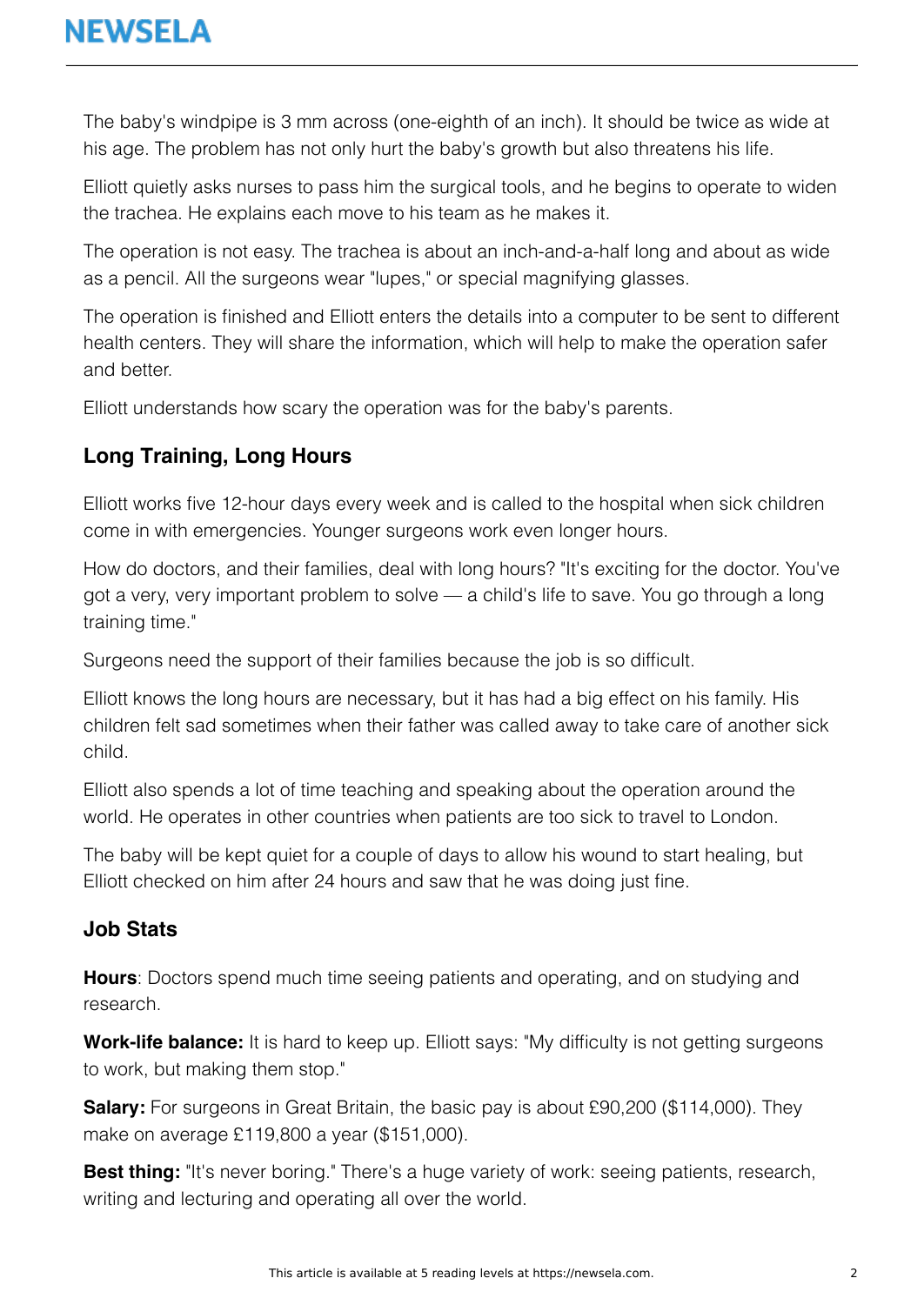

**Worst thing**: When a child dies. "You can't help but feel personally responsible."

### **Overtime**

Elliott enjoys listening to music and he likes to have classical or jazz music played in the operating room.